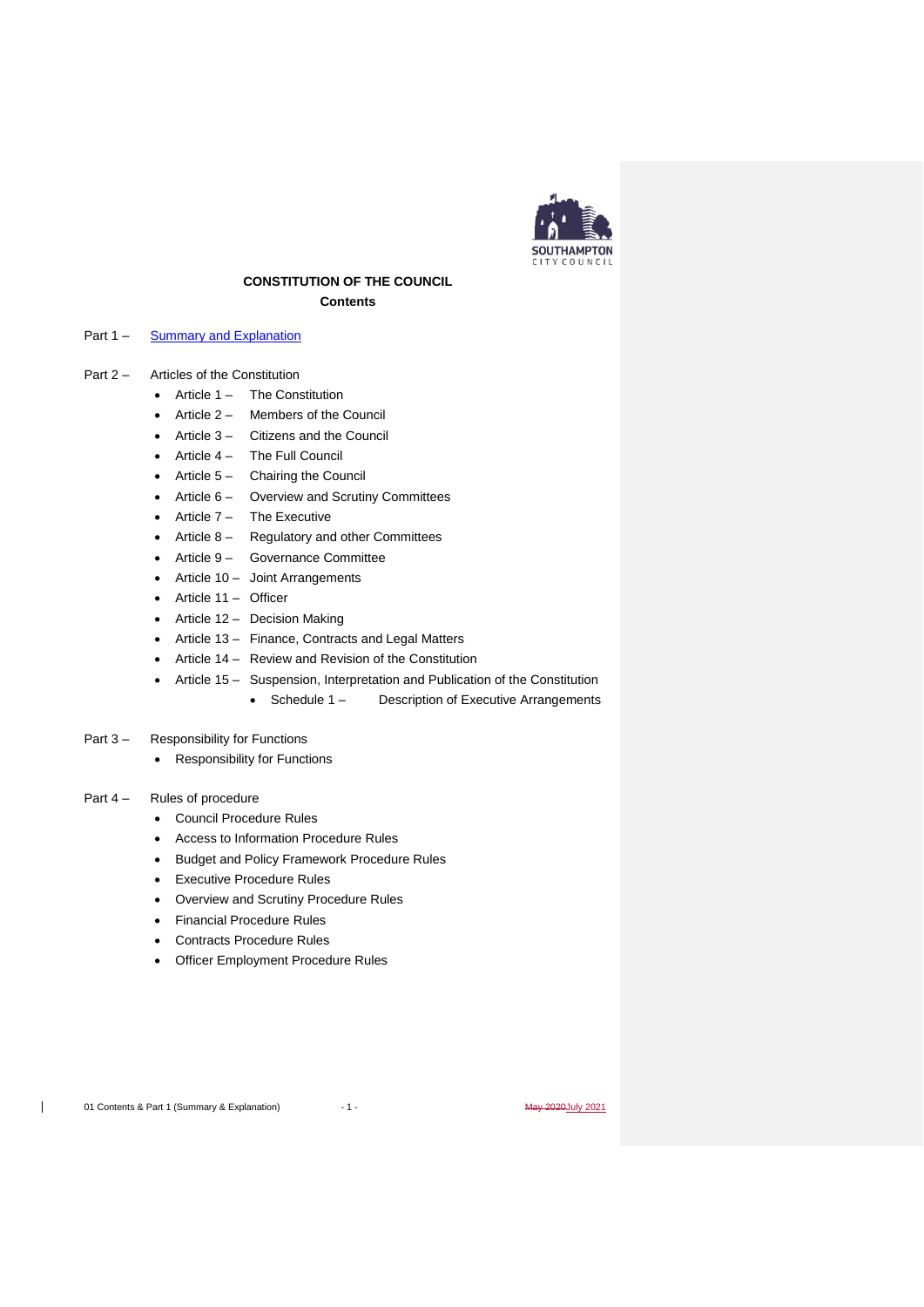## Part 5 – Codes and Protocols

- Members' Code of Conduct
- Officers' Code of Conduct
- Protocol on Member/Officer Relations
- Civic and Ceremonial Protocol
- Code for Dealing with Joint Arrangements with Third Parties
- Protocol for the Monitoring Officer
- Partnership Code

## Part 6 – Members' Allowances Scheme

• Members' Allowances Scheme

# Part 7 – Management Structure

- Management Structure Chart
- Part 8 Ancillary Documents
	- List of Proper Officers
- Part 9 Definitions
- Part 10 Officer Scheme of Delegation and Associated Documentation, Rules & Guidance
	- Officer Scheme of Delegation
	- Recording Officer Decisions
- Part 11 Petition Scheme
- Part 12 Change Control

 $\overline{1}$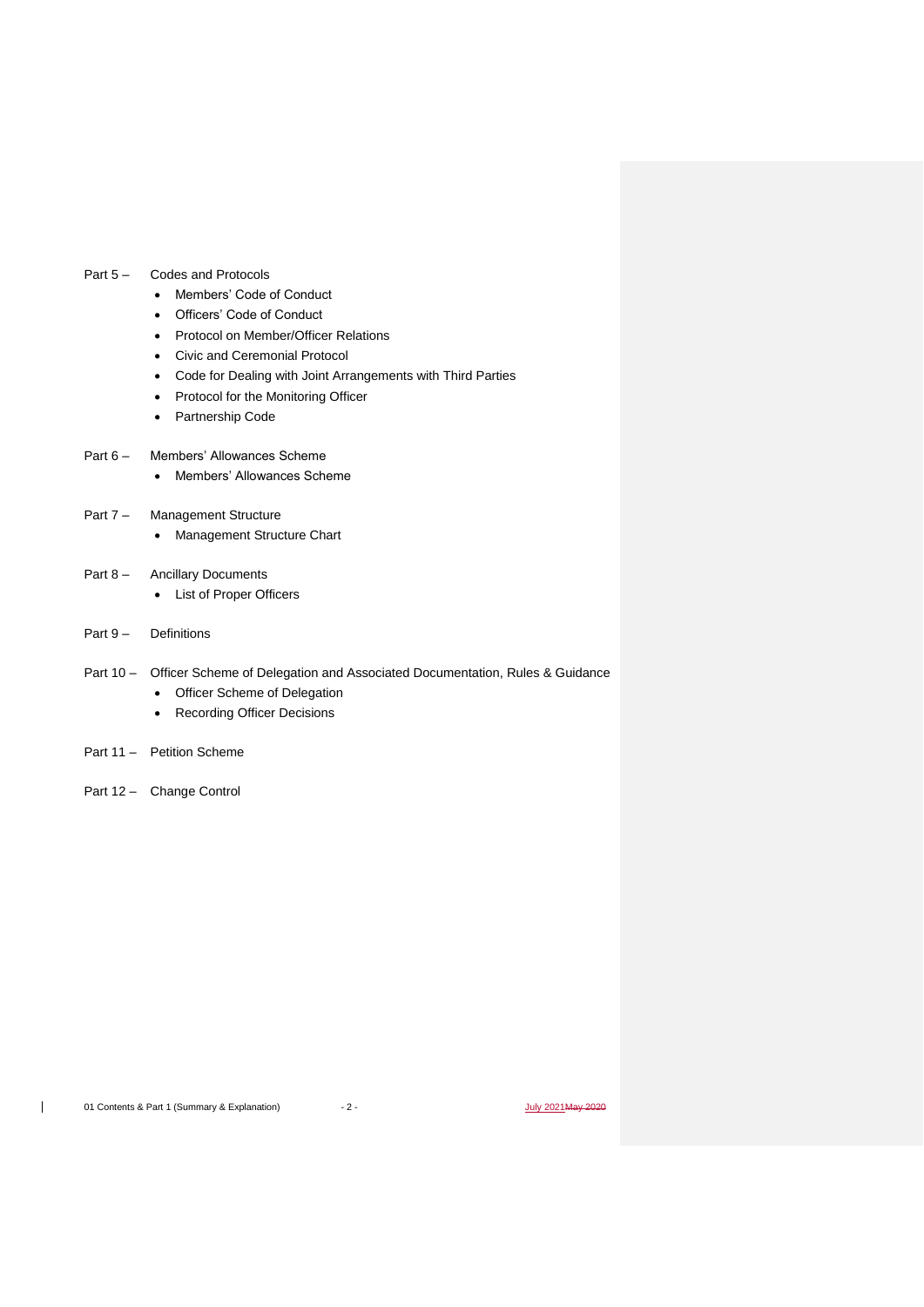## **PART 1: SUMMARY AND EXPLANATION**

## **THE COUNCIL'S CONSTITUTION**

<span id="page-2-0"></span>Southampton City Council's Constitution sets out how the Council operates, how decisions are made and the procedures which are followed to ensure that these are efficient, transparent and accountable to local people. Some of these processes are required by the law, while others are a matter for the Council to choose.

The Constitution is divided into 15 Articles which set out the basic rules governing the Council's business.

More detailed procedures and codes of practice are provided in separate rules and protocols at the end of the document.

The Constitution may be accessed on the internet at:

<http://www.southampton.gov.uk/council-democracy/meetings/council-constitution.aspx>

**Field Code Changed**

# **WHAT'S IN THE CONSTITUTION?**

Article 1 of the Constitution commits the Council to:

- Leadership;
- Responsibility;
- **Integrity**
- Transparency;
- Efficient and effective services; and
- **Participation**

Articles 2 – 15 explain the rights of citizens and how the key parts of the Council operate. These are:

- Members of the Council (Article 2).
- Citizens and the Council (Article 3).
- The Council meeting (Article 4).
- Chairing the Council (Article 5).
- Overview and scrutiny of decisions (Article 6).
- The Executive (Article 7).
- Regulatory and other committees (Article 8).
- The Governance Committee (Article 9).
- Joint arrangements (Article 10).
- Officers (Article 11).

 $\mathbf{I}$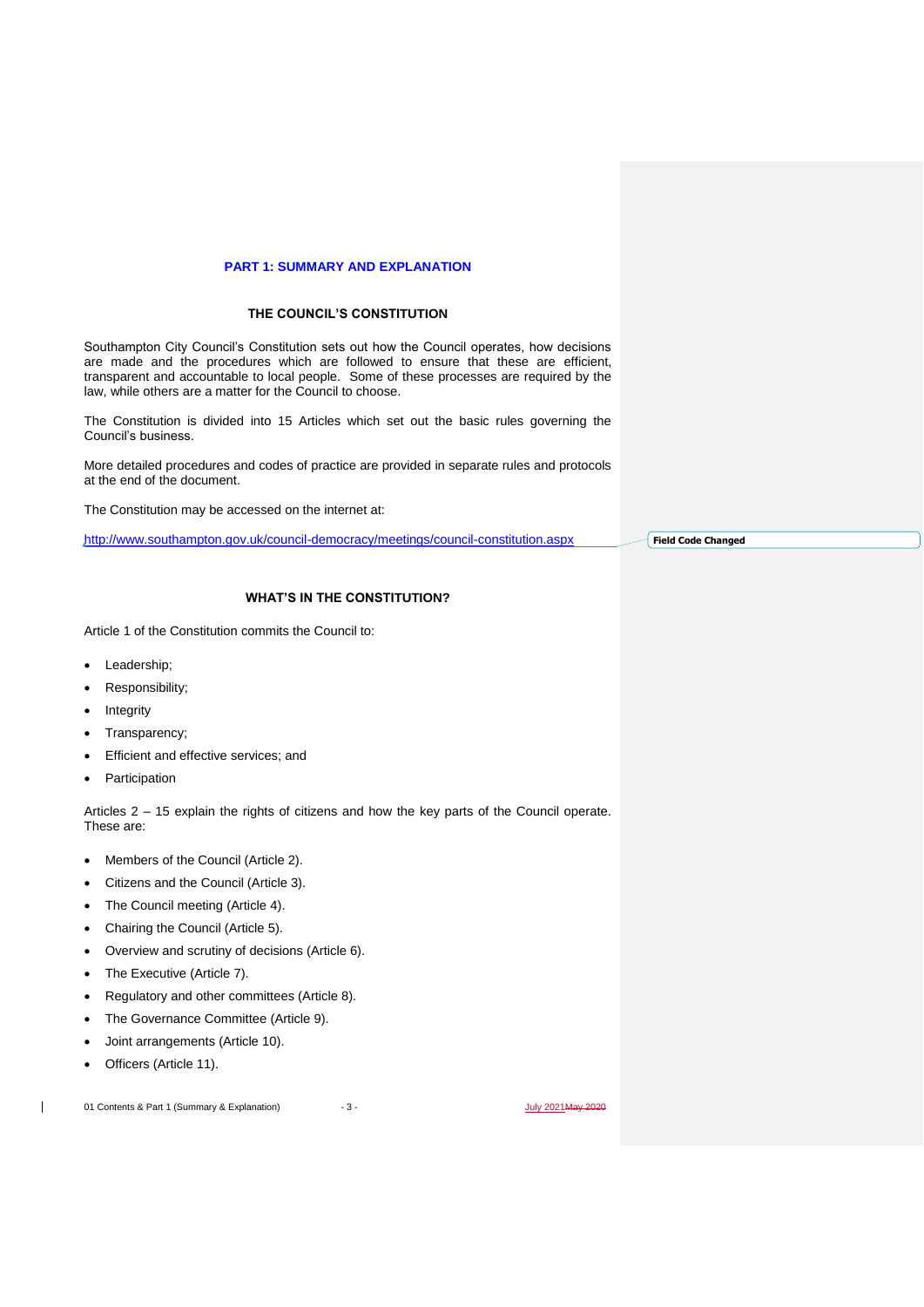- Decision making (Article 12).
- Finance, contracts and legal matters (Article 13).
- Review and revision of the Constitution (Article 14).
- Suspension, interpretation and publication of the Constitution (Article 15).

# **HOW THE COUNCIL OPERATES**

The Council is composed of 48 Councillors with one-third elected three years in four. Councillors are democratically accountable to residents of their ward. The overriding duty of Councillors is to the whole community, but they have a special duty to their constituents, including those who did not vote for them. Councillors have to agree to follow a code of conduct to ensure high standards in the way they undertake their duties. The Governance Committee monitors the training and development of Members in this respect and advises Members on the code of conduct.

All Councillors meet together as the Council. Meetings of the Council are normally open to the public. Here Councillors decide the Council's overall policies and set the Budget each year. The Council will elect a Leader who will appoint his/her Cabinet, and hold the Executive to account both through its own processes, and through Overview and Scrutiny. Citizens may make deputations to and ask questions of Members at Council meetings. For details of these particular matters, please contact the Democratic Services team (contact details at the end of this Part of the Constitution).

#### **HOW DECISIONS ARE MADE**

The Executive is the part of the Council which is responsible for most day-to-day decisions. The Executive is made up of an Elected Leader, who is elected from amongst the Councillors by all the Councillors and a cabinet of Councillors whom s/he appoints. When major decisions are to be discussed or made, these are published in the Executives' Forward Plan in so far as they can be anticipated. If these major decisions are to be discussed with Council Officers at a meeting of the Executive, this will generally be open for the public to attend except where personal or confidential matters are being discussed. The Executive has to make decisions which are in line with the Council's overall policies and Budget. If it wishes to make a decision which is outside the Budget or Policy Framework, this must be referred to the Council as a whole to decide.

#### **OVERVIEW AND SCRUTINY**

There is an Overview and Scrutiny Management Committee (parent committee) which manages the process. This then appoints ad hoc Panels (as needed), Scrutiny Commissions and Standing Overview and Scrutiny Panels which support the work of the Executive and the Council as a whole. These arrangements allow citizens to have a greater say in Council matters by holding public inquiries into matters of local concern. These lead to reports and recommendations which advise the Executive and the Council as a whole on its policies, Budget and service delivery. Overview and Scrutiny Committees also monitor the decisions of the Executive. They can 'call-in' a decision which has been made by the Executive but not yet implemented. This enables them to consider whether the decision is appropriate.

 $\mathbf{I}$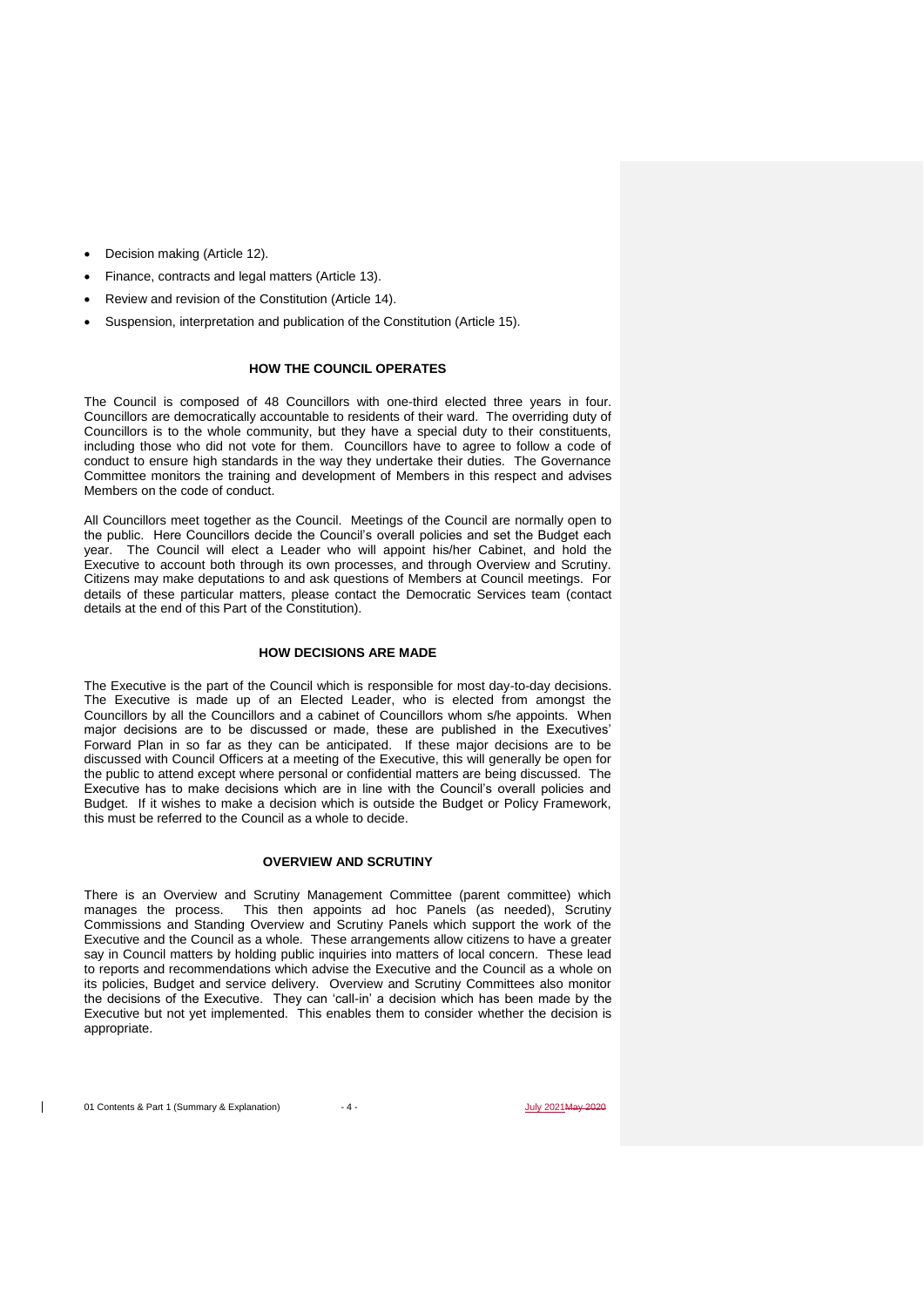They may recommend that the Executive reconsider the decision. They will also be consulted by the Executive or the Council on forthcoming decisions and the development of the Policy Framework and Budget.

#### **INVOLVEMENT OF CITIZENS AND COMMUNITIES**

In order to give local citizens a greater say in Council affairs, the Council has supported the development of many structures, groups and organisations. In addition, the Council is committed to encouraging community involvement in every activity and in the establishment of partnerships such as Regeneration and Neighbourhood Partnerships. The Council has a Community Involvement Policy which outlines its commitment to involving citizens in all aspects of city life and in democratic processes. In addition, the Council is committed to taking specific steps to involve socially excluded citizens and communities.

# **THE COUNCIL'S STAFF**

The Council has people working for it (called 'Officers') to give advice, implement decisions and manage the day-to-day delivery of its services. Some Officers have a specific duty to ensure that the Council acts within the law and uses its resources wisely. A protocol governs the relationships between Officers and Members of the Council.

#### **CITIZENS' RIGHTS**

Citizens have a number of rights in their dealings with the Council. These are set out in more detail in Article 3. Some of these are legal rights, whilst others depend on the Council's own processes. The local Citizens' Advice Bureau can advise on individuals' legal rights.

Where members of the public use specific Council services, for example as a parent of a school pupil or as a Council tenant, they have additional rights. These are not covered in this Constitution.

Citizens have the right to:

- vote at local elections if they are registered;
- contact their local Councillor about any matters of concern to them;
- obtain a copy of the Constitution;
- attend meetings of the Council and its committees except where, for example, personal or confidential matters are being discussed;
- petition to request a referendum on a mayoral form of Executive;
- ask the Executive questions, make deputations to the Council, submit petitions and contribute to investigations by the overview and scrutiny committees;
- find out, from the Executive's Forward Plan, what major decisions are to be discussed by the Executive or decided by the Executive or Officers, and when;
- attend meetings of the Executive where Key Decisions are being discussed or decided;
- see reports and background papers, and any record of decisions made by the Council and Executive;

01 Contents & Part 1 (Summary & Explanation)  $-5$  -  $\frac{July 2021May 20220}{July 2021May 2020}$ 

 $\overline{\phantom{a}}$